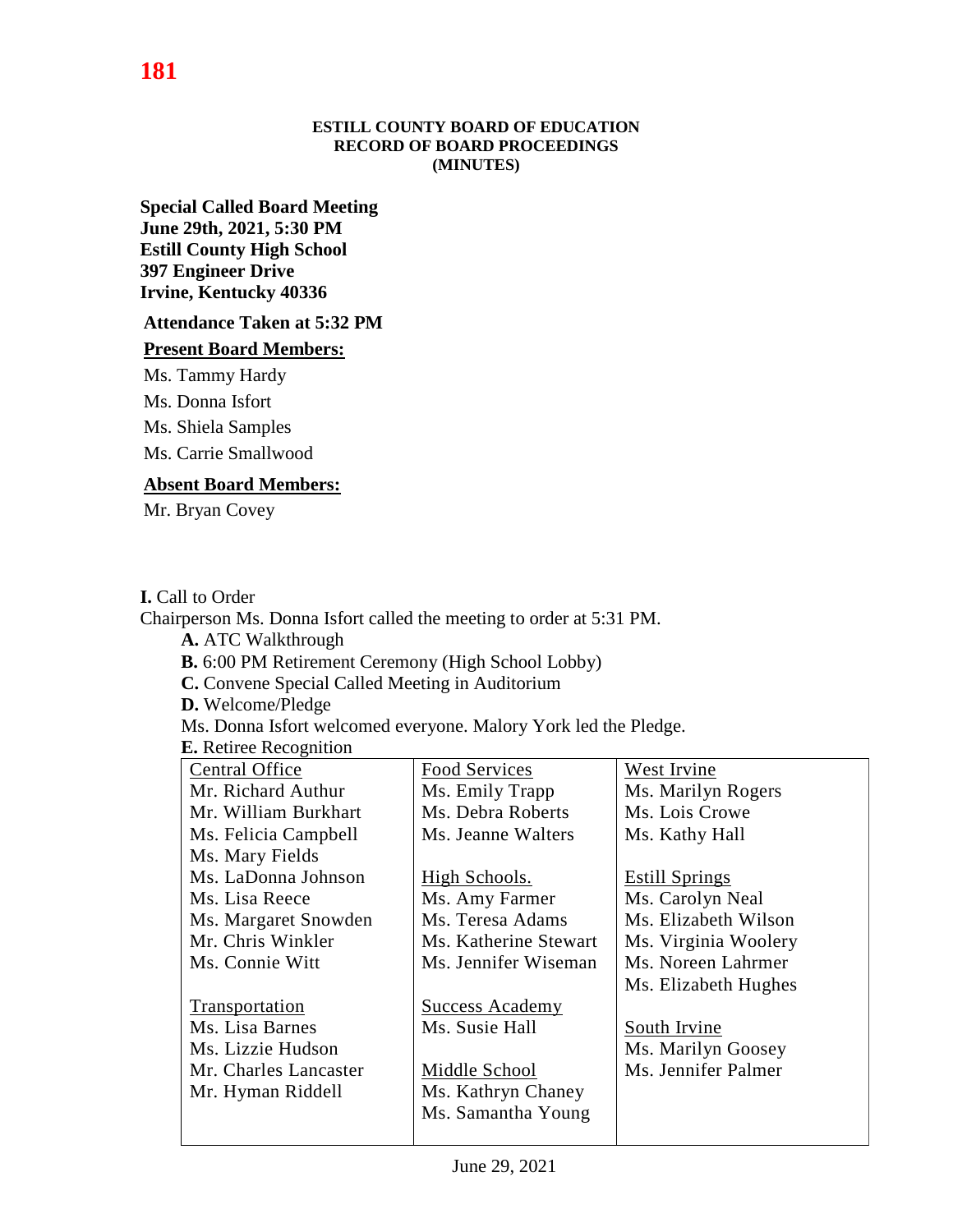**F.** Student Representative Recognition and Introduction of new Student Representative Miss Malory York will replace Miss Summer Evans as the student representative on the board meetings for the 2021-1022 school year.

**G.** Reminder to Sign In

**II.** Facilities/Construction Update

**A.** Area Technology Center

**1.** Update: Questions and Concerns Post Walkthrough

Jeremy Faulkner from Codell Construction gave an update on the Area Technology Center after the walkthrough. A temporary certificate of occupancy was issued on Friday, June 25th. The construction crew is working on punch list items, and work is continuing on the outside. Pedway is still about a week behind. The open house is set for July 23rd, 2021.

**2.** Change Orders

**Order #14559 - Motion Passed:** The motion to approve the change orders 2-6, 2-7, 3-10, 3-11, 7-5, and 10-4 passed with a motion by Ms. Shiela Samples and a second by

Ms. Tammy Hardy. Change Order 2-7was approved by the board pending KDE approval of the change order.

## **4 Yeas - 0 Nays**

| Mr. Bryan Covey      | Absent |
|----------------------|--------|
| Ms. Tammy Hardy      | Yes    |
| Ms. Donna Isfort     | Yes    |
| Ms. Shiela Samples   | Yes    |
| Ms. Carrie Smallwood | Yes    |

**Change Order 2-6** issued to Standafer Builders Asphalt Paving Division for the amount of \$16,700.00 to replace 450 feet of curb and gutter at staff parking. Install 75 feet of curb and gutter at revised bus entry to allow direct access for bus entry to the diesel lab garage door.

**Change Order 2-7** issued to Standafer Builders Asphalt Division for the amount of \$46,123.57 for PR 31 to provide all labor, material, and equipment to mill and overlay existing parking and install striping as shown on Sketch PR 31.1 PR 32 to provide all material, labor, and equipment to remove existing asphalt pavement and base and concrete curb as shown on Sketch PR 32.1 and provide and install heavy-duty asphalt pavement and base and new concrete curb and gutters as shown on Sketch PR 32.1

**Change Order 3-10** issued to Rising Sun Developing, Inc. for the amount of\$23,986.83. Which includes a credit for materials, labor, and equipment not required for concrete and fencing resulting from the installed location of the pump house for the ATC (\$3,303.30); as well as the cost for demolition of the existing sidewalk and curb in the staff parking lot, replacement of sidewalk and installation of sod in parking islands. \$9,835.66; and the cost for demolition of existing curb and gutter at drive, revise site grading as shown on drawing PR 29.1 and install new heavy duty concrete drive apron and provide and install new rolling gate \$17,454.47

**Change Order 3-11** issued to Rising Sun Developing, Inc. for PR 32 to provide all equipment, materials, and labor to demolish and remove existing concrete curb, asphalt pavement, and base as shown on Sketch PR 32.1.

**Change Order 7-5** issued to Bennett's Carpets, Inc. for \$2048.60 for providing and installing five bulkheads in Pedway to adjust ceiling grid height changes due to limited space above ceilings due to mechanical, electrical, and plumbing installations.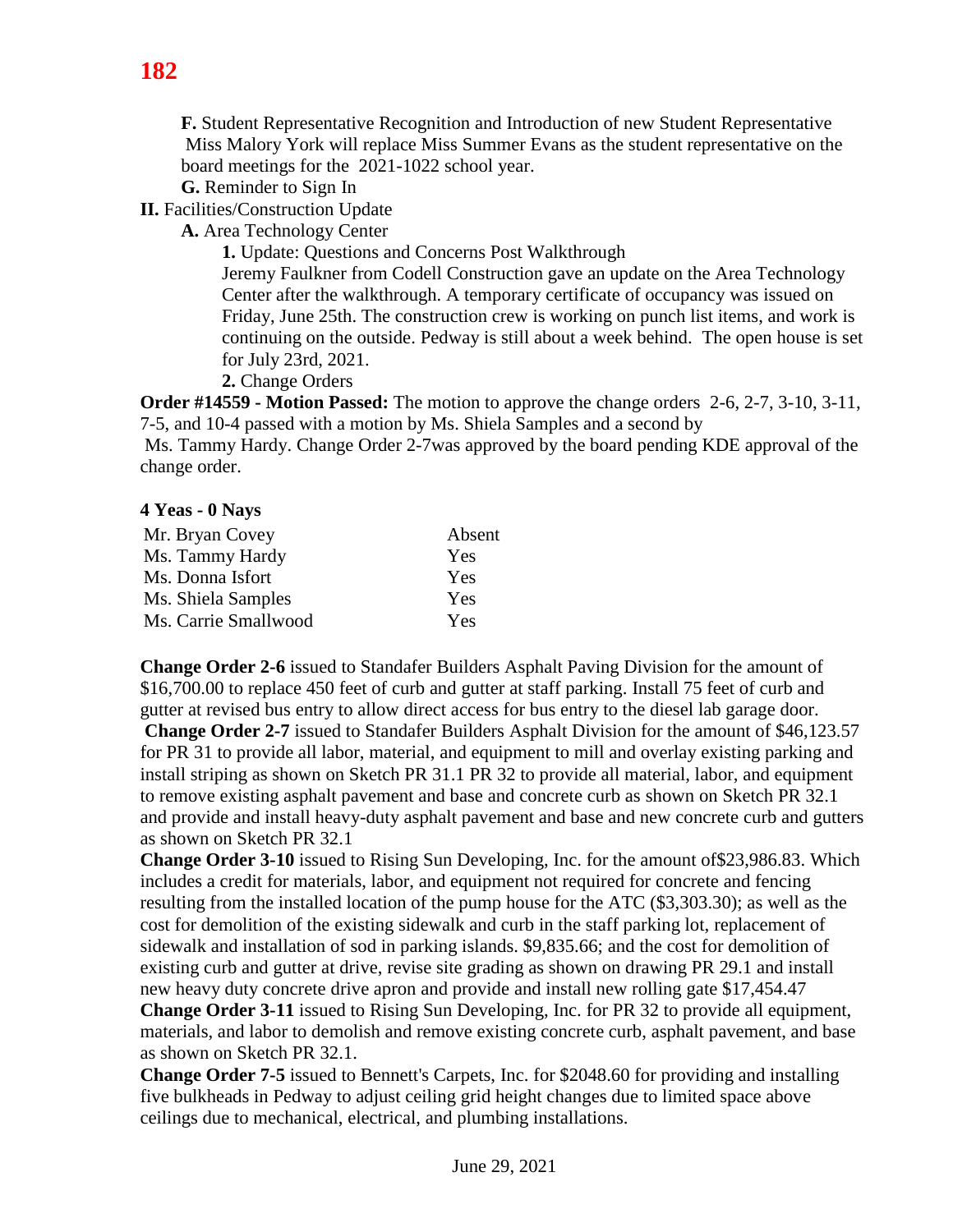# **181**

**Change Order 10-4** issued to Spectra Contract Flooring for the amount of \$7250.00 to provide and install a moisture mitigation system provided by the adhesive manufacturer so that specified adhesive could be used to install flooring and maintain the manufacturer's warranty of materials despite high RH levels in slab

**B.** Bus Garage

**1.** Final Update

Mr. Peter Fisher from Ross Tarrant Architects gave an update on the Bus Garage. The pressure washer is installed ready for use. The canopy lights have been installed, and the bus plug pedestals are finished.

**2.** Consideration/Approval of Pay Applications #15 and Associated Direct Purchase Orders

**Order #14560 - Motion Passed:** Approve change order #15 for \$39, 228.29 passed with a motion by Ms. Tammy Hardy and a second by Ms. Carrie Smallwood.

# **4 Yeas - 0 Nays**

| Mr. Bryan Covey      | Absent |
|----------------------|--------|
| Ms. Tammy Hardy      | Yes    |
| Ms. Donna Isfort     | Yes    |
| Ms. Shiela Samples   | Yes    |
| Ms. Carrie Smallwood | Yes    |

**3.** Consideration/ Approval of Pay Application #16

**Order #14561 - Motion Passed:** Approved pay app #16 for \$125,100.00 passed with a motion by Mrs. Donna Isfort and a second by Ms. Shiela Samples.

## **4 Yeas - 0 Nays**

| Mr. Bryan Covey      | Absent |
|----------------------|--------|
| Ms. Tammy Hardy      | Yes    |
| Ms. Donna Isfort     | Yes    |
| Ms. Shiela Samples   | Yes    |
| Ms. Carrie Smallwood | Yes    |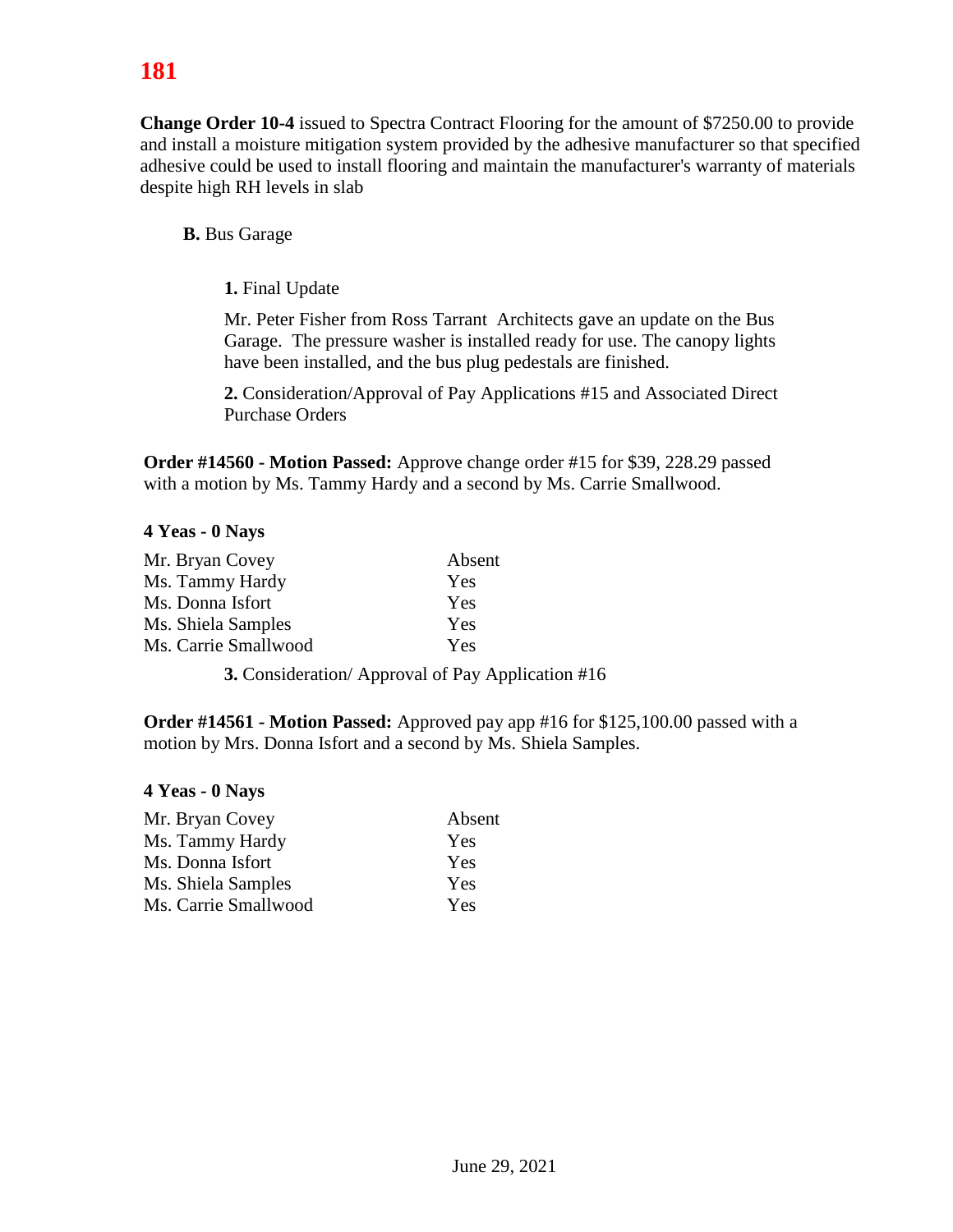# **4.** Consideration/Approval of the BG4

**Order #14562 - Motion Passed:** BG 4 approval based on the final approval of the Architects passed with a motion by Ms. Shiela Samples and a second by Ms. Tammy Hardy.

### **4 Yeas - 0 Nays**

| Absent |
|--------|
| Yes    |
| Yes    |
| Yes    |
| Yes    |
|        |

**C.** High School Renovations Phase 7

**1.** Update

We are waiting for the approval of KDE. Most of the contractors for the ATC building will also be handling the High School Renovation Phase 7 project. The Contractors are already on-site and just waiting for approval to begin work.

**2.** Construction Schedule: Pending KDE Approvals

When KDE approves plans, construction can begin. A final schedule will be presented oncfinal approval is issued by KDE. Substantial completion is set for August 15th. 2022.

**3.** Approve Contract for Special Inspections

**Order #14563- Motion Passed:** S&ME was selected as the preferred firm for this project passed with a motion by Ms. Shiela Samples and a second by Ms. Tammy Hardy.

#### **4 Yeas - 0 Nays**

| Mr. Bryan Covey      | Absent |
|----------------------|--------|
| Ms. Tammy Hardy      | Yes    |
| Ms. Donna Isfort     | Yes    |
| Ms. Shiela Samples   | Yes    |
| Ms. Carrie Smallwood | Yes    |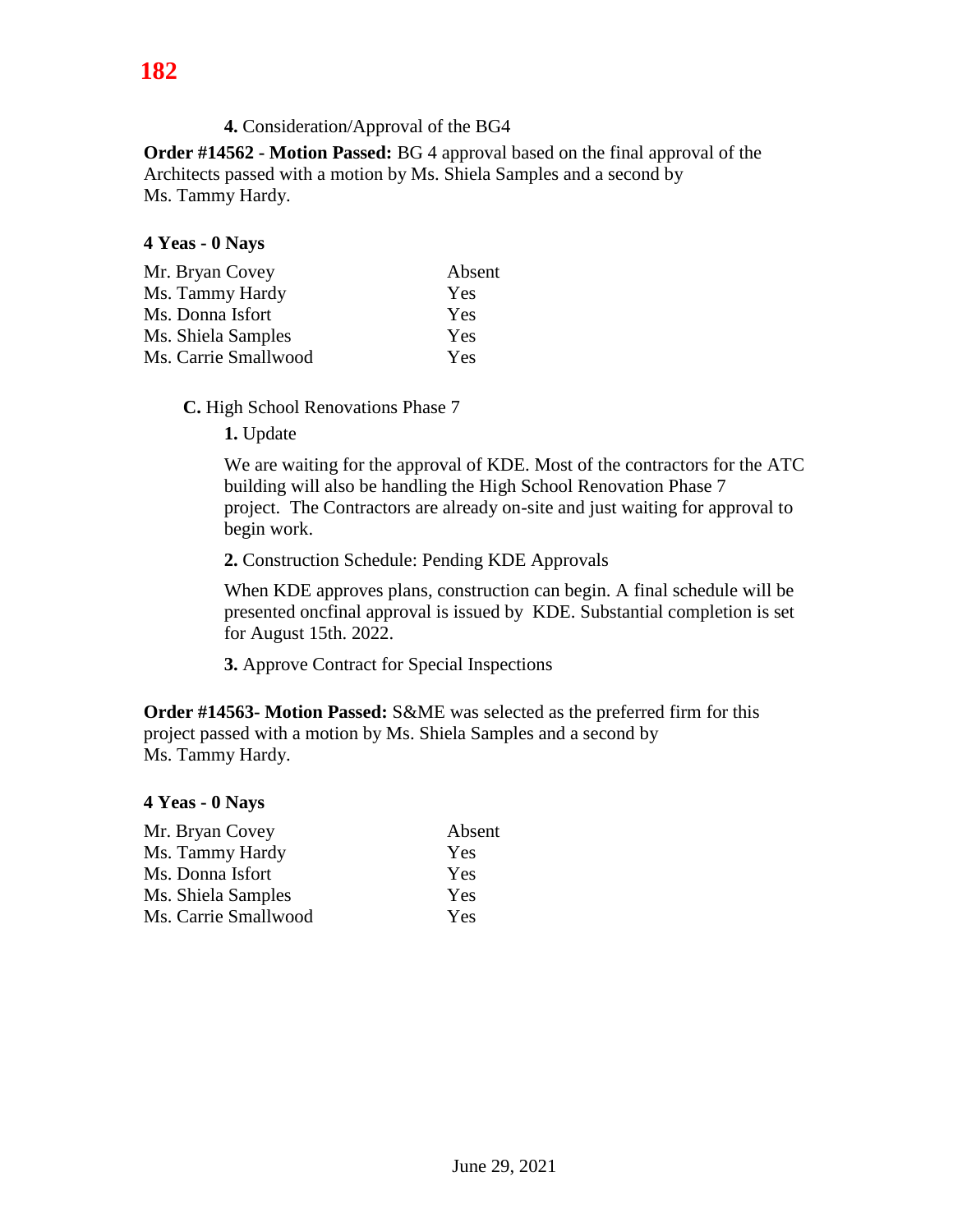# **181**

**III.** Closed session pursuant to KRS 61.810, Paragraph (f), for the purpose of discussion which may lead to the appointment, discipline, or the dismissal of an individual student or employee

**Order #14564- Motion Passed:** Recessing to closed session pursuant to KRS 61.150, Paragraph (f), for the purpose of discussion which may lead to the appointment, discipline, or the dismissal of an individual student or employee passed with a motion by Ms. Shiela Samples and a second by Ms. Tammy Hardy.

## **4 Yeas - 0 Nays**

| Absent     |
|------------|
| Yes        |
| Yes        |
| <b>Yes</b> |
| Yes        |
|            |

**Order #14565- Motion Passed:** At 8:42 PM, resuming open session passed with a motion by Ms. Shiela Samples and a second by Ms. Tammy Hardy.

### **4 Yeas - 0 Nays**

| Absent     |
|------------|
| Yes        |
| Yes        |
| <b>Yes</b> |
| Yes        |
|            |

## **IV.** Action

**A.** Superintendent Evaluation for the school year, 2020-2021, Standard 5: Managerial Leadership and Standard 7: Influential Leadership. The board agrees Mr. Saylor meets the requirements they asked him to improve on and gave him a performance level of exemplary

**Order #14566 - Motion Passed:** passed with a motion by Ms. Shiela Samples and a second by Ms. Tammy Hardy.

#### **4 Yeas - 0 Nays**

| Absent     |
|------------|
| <b>Yes</b> |
| <b>Yes</b> |
| <b>Yes</b> |
| Yes        |
|            |

**B.** Superintendent Professional Growth Plan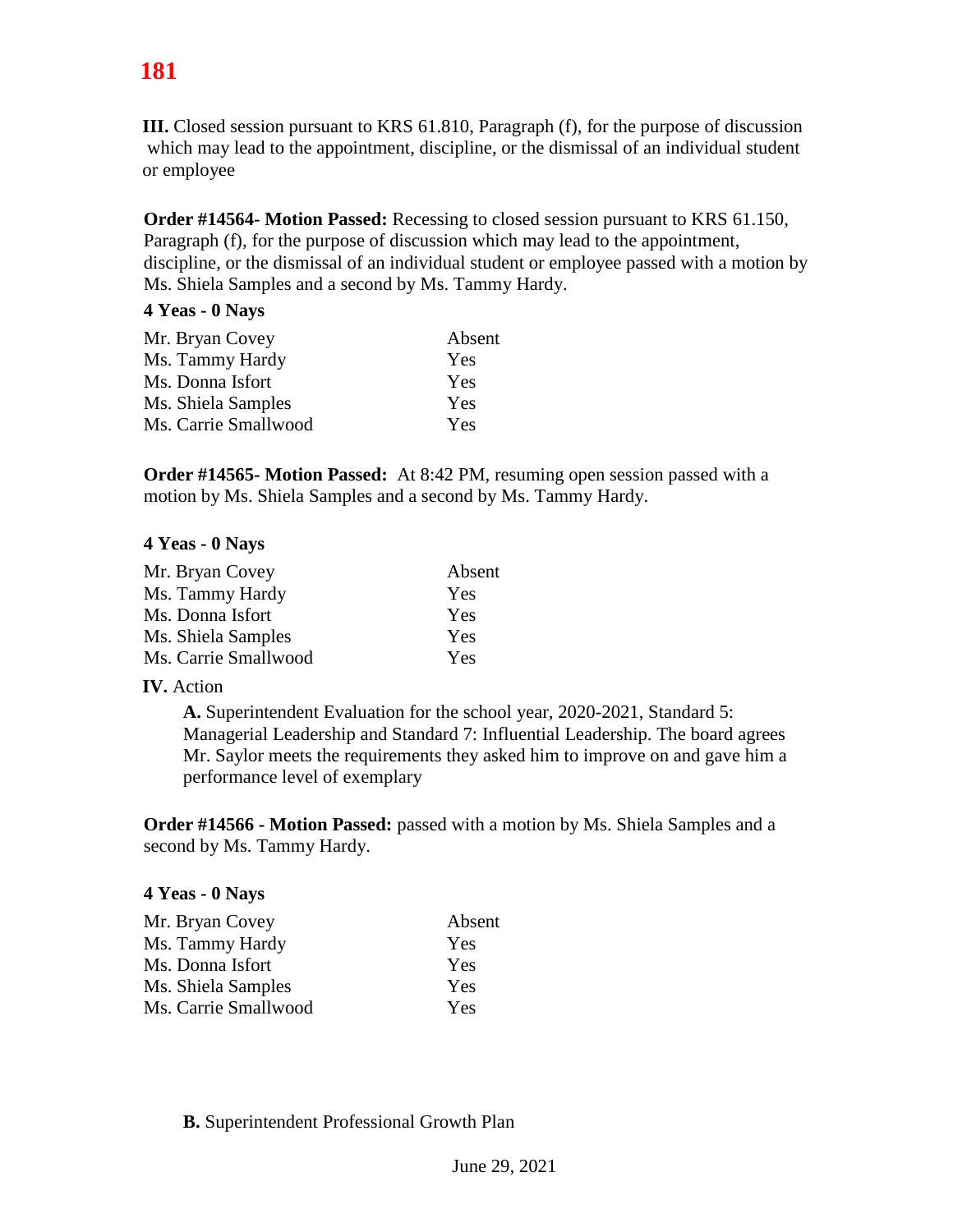Mr. Saylor will present a Professional Growth Plan to the Board in September with these standards.

**C.** Physical Therapy Contract agreement is made and entered into July 1st, 2021, by and between Lori Howard, PT, LLC, 227 Tazwell Dr. Richmond, KY 40475 to participate in the state of Kentucky and Estill County Schools Systems, 253 Main St., Irvine, KY 40336,

**Order #14567 - Motion Passed:** passed with a motion by Ms. Shiela Samples and a second by Ms. Carrie Smallwood.

## **4 Yeas - 0 Nays**

| Absent     |
|------------|
| Yes        |
| Yes        |
| <b>Yes</b> |
| Yes        |
|            |

**D.** Bank Account for ATC Donations

**Order #14568- Motion Passed:** The Board approved to open a joint banking account at the Citizen Guaranty Bank for the Area Technology Center. The joint banking account would request both signatures on all checks from the Principal of the Area Technology Center and the Estill County School Finance Officer passed with a motion by Ms. Tammy Hardy and a second by Ms. Shiela Samples.

# **4 Yeas - 0 Nays**

| Mr. Bryan Covey      | Absent |
|----------------------|--------|
| Ms. Tammy Hardy      | Yes    |
| Ms. Donna Isfort     | Yes    |
| Ms. Shiela Samples   | Yes    |
| Ms. Carrie Smallwood | Yes    |

**E.** KSBA Policy Service: Approve Annual Updates (Second Reading)

**Order #14569 - Motion Passed:** The KSBA policy second reading passed with a motion by Ms. Shiela Samples and a second by Ms. Carrie Smallwood.

# **4 Yeas - 0 Nays**

| Mr. Bryan Covey      | Absent     |
|----------------------|------------|
| Ms. Tammy Hardy      | Yes        |
| Ms. Donna Isfort     | <b>Yes</b> |
| Ms. Shiela Samples   | <b>Yes</b> |
| Ms. Carrie Smallwood | Yes        |

# **V.** Consent

**A.** May Bank Reconciliation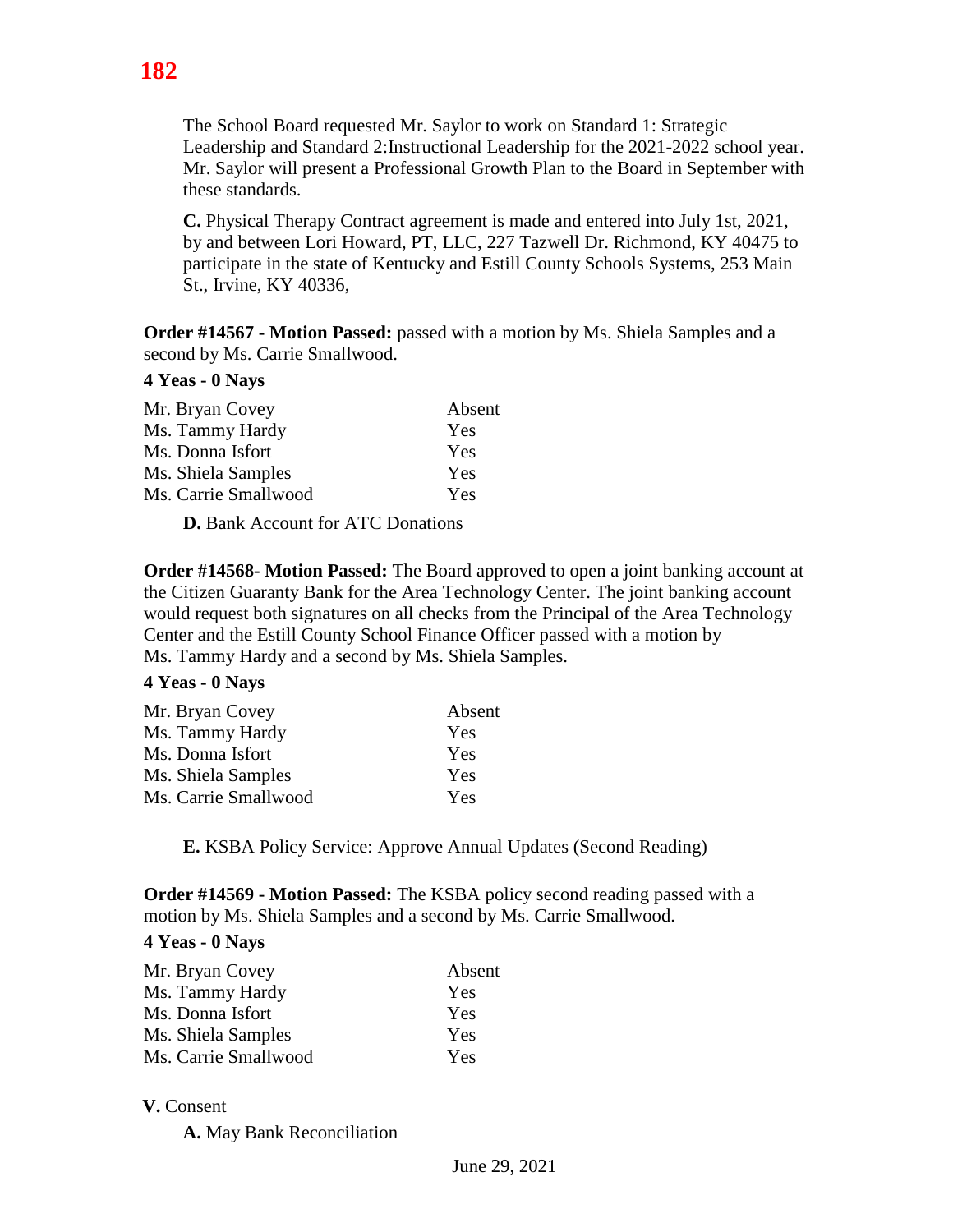**B.** Approve Treasurer's Report and Payment of Bills in the amount of \$406,382.70.

**Order #14570- Motion Passed:** The Board approved all Consent items and passed with a motion by Ms. Shiela Samples and a second by Ms. Tammy Hardy.

## **4 Yeas - 0 Nays**

| Mr. Bryan Covey      | Absent |
|----------------------|--------|
| Ms. Tammy Hardy      | Yes    |
| Ms. Donna Isfort     | Yes    |
| Ms. Shiela Samples   | Yes    |
| Ms. Carrie Smallwood | Yes    |
|                      |        |

**VI.** Superintendent's Report

**A.** Opioid Litigation

**B.** Steele-Reese Foundation Grant Award

The Steele-Reese Foundation will make a grant of \$40,000 payable to Estill County Board of Education. The grant is to be used to create a STEAM laboratory for elementary students in Estill County

**VII.** Board Member Forum

Ms. Shelia Samples ask everyone to drive-by the high school and see all the clearing of the land and how good it's looking out there.

Ms. Donna Isfort stated she would like to say on behalf of the board just what a wonderful night it was to celebrate our retirees and we just wish them all the best, and we appreciate their service. The ATC building fills us all with pride and excitement, and we're looking forward to things to come.

Mr. Saylor, we appreciate you, and we look forward to this coming school year.